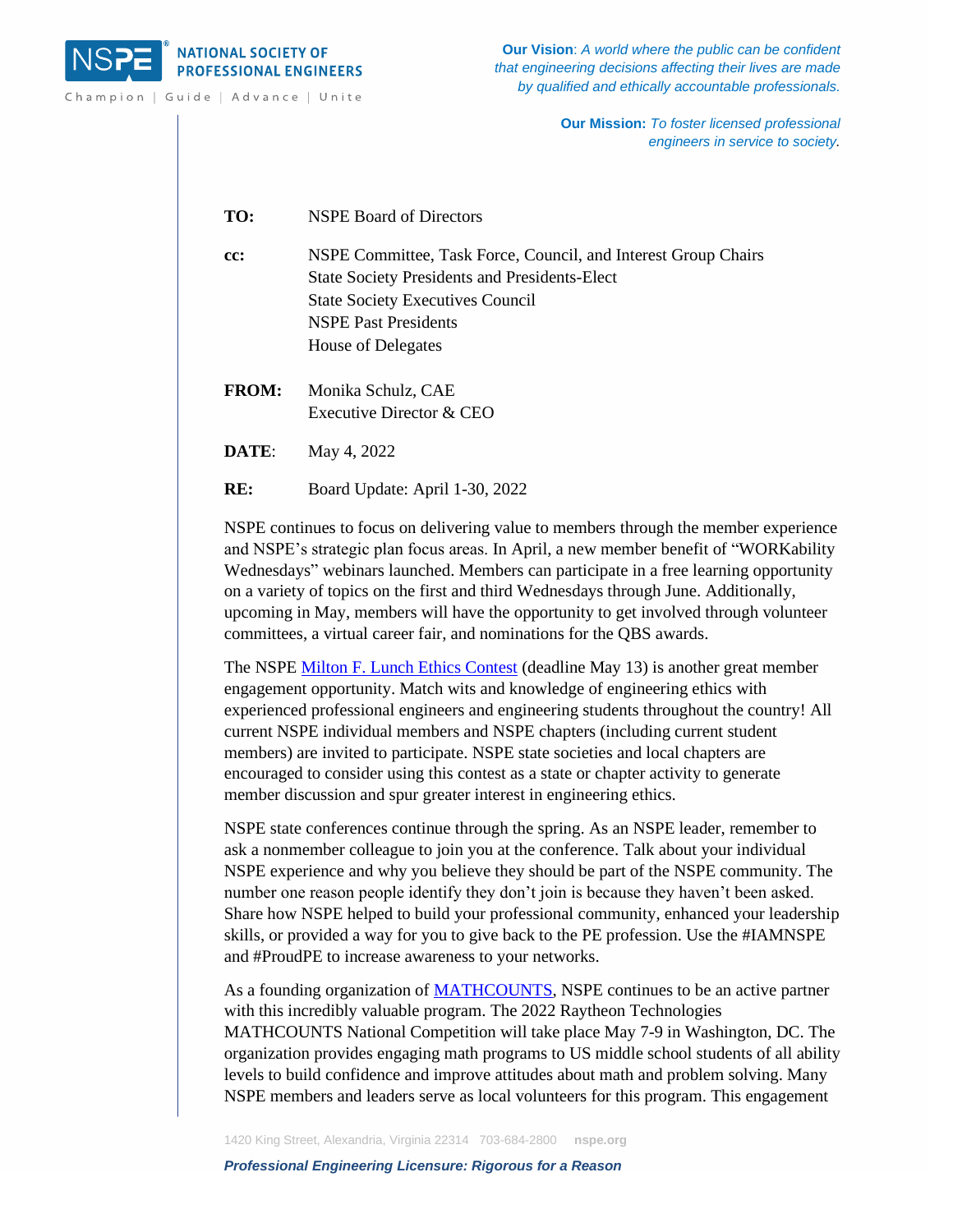opportunity is for many states and chapters a critical program for volunteer involvement. Remember to thank the MATHCOUNTS volunteers on behalf of the state society and local chapter and to encourage involvement in other volunteer opportunities. Drivers of value and growth can be linked to positive member experiences, especially as a volunteer.

Finally, please take a minute to review the details below and share the information.

# **Driving Growth**

**Are you or do you know of someone looking to move in their career? Share or participate in the Virtual Career Fair for Engineering Professionals**: A [Virtual](https://www.careereco.com/Fair/EventDetails?fairId=c43e0bb9-bf8e-4680-9c72-ae4401703b12)  [Career Fair for Engineering Professionals](https://www.careereco.com/Fair/EventDetails?fairId=c43e0bb9-bf8e-4680-9c72-ae4401703b12) will take place on **Wednesday, May 18** from 11:00 a.m. – 2:00 p.m. (EDT). This career fair will offer engineering professionals interested in pursuing full-time, part-time, and internship positions a chance to engage with organizations nationwide. NSPE is cosponsoring the event with NICET, ACEC, the American Society of Plant Biologists, the Institute of Transportation Engineers, the Solid Waste Association of North America, and the Women's Transportation Seminar. [Registration is open.](https://www.careereco.com/User/LogIn?ReturnUrl=%2fUser%2fFairRegistration%3ffairId%3dc43e0bb9-bf8e-4680-9c72-ae4401703b12&fairId=c43e0bb9-bf8e-4680-9c72-ae4401703b12)

# **Shaping Public Policy**

**2022 QBS Award Nominations Open:** ACEC and NSPE are seeking nominations for the QBS Awards program, which recognizes public and private entities that make exemplary use of the qualifications-based selection process at the federal, state, and local levels. Award winners serve as examples of how well the QBS process works, and they help ACEC and NSPE promote the practice of QBS in jurisdictions that do not use, or underuse, QBS to procure engineering services.

Nominations may originate from an ACEC member organization, an NSPE state society, a public or private entity, or an individual in the public or private sector. Self-nomination is not permitted. Each nomination shall require, before submission, the signed endorsement of both the ACEC member organization executive director and the NSPE state society in the nominee's state or region.

Nominations are due by **Friday, June 17** (COB). Nominations, including any supporting materials, should be sent via email to Charles Kim at

**Upcoming Deadlines**

**May 13:** [Milton F. Lunch](https://www.nspe.org/resources/ethics/ethics-resources/milton-f-lunch-ethics-contest)  [Ethics Contest](https://www.nspe.org/resources/ethics/ethics-resources/milton-f-lunch-ethics-contest)

**June 17:** [QBS Awards](https://www.nspe.org/membership/about-nspe/awards/qbs-award)  [Nominations](https://www.nspe.org/membership/about-nspe/awards/qbs-award)

#### **Upcoming Events**

**May 4 & May 18 – 2:00 p.m. (Eastern):** Workability Wednesdays webinar series

**May 7-9**: MATHCOUNTS National Competition

**May 18:** Virtual Career Fair

**June 30 – 2:00 p.m.-4:00 p.m. (Eastern, virtual)**: House of Delegates Meeting

**August 1-3:** 2022 Professional Engineers Conference

ckim@acec.org, with a copy to Rebecca Bowman at rbowman@nspe.org. [Access the](https://www.nspe.org/membership/about-nspe/awards/qbs-award)  [nomination form and instructions.](https://www.nspe.org/membership/about-nspe/awards/qbs-award)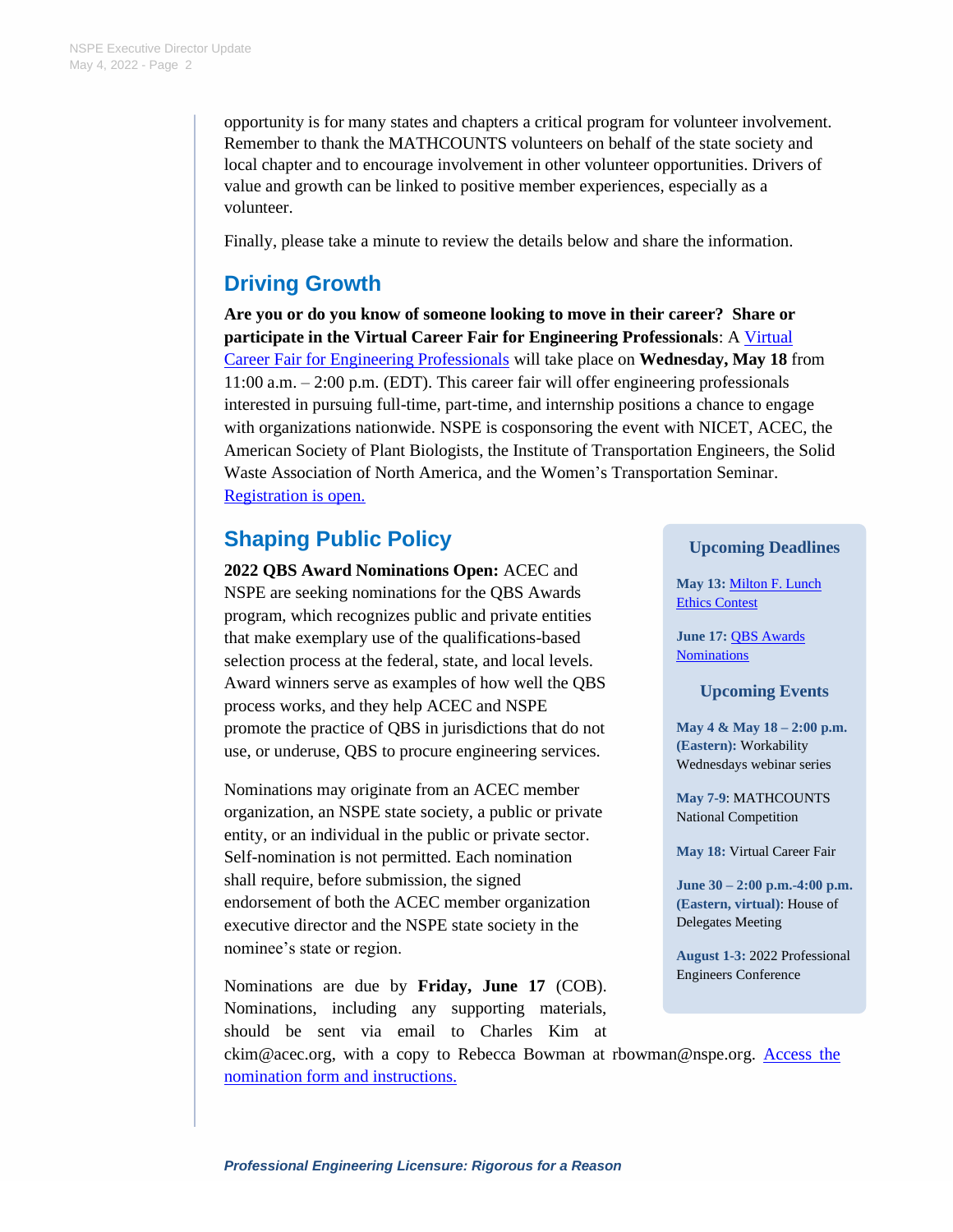**Proposal Restricts Oklahoma Licensing Boards from Considering Criminal Convictions:** Oklahoma legislation (S.B. 1691) dealing with ex-offender reentry guidelines includes restrictions on licensing agencies considering criminal convictions, excluding only convictions affecting public safety. The bill passed the House with some negotiated amendments by a vote of 81-4.

The bill proposed to extend these restrictions to certification authorities, although "certification authorities" were not defined. The negotiated amendment limited "certification authorities" to "state certification authorities," excluding private certification authorities and expanded the carve-out from public safety to include public health and welfare. The Senate bill sponsor supports the negotiated amendment, but this version will need to pass the Senate before the legislature adjourns on May 27.

**Florida Attempts to Restrict Employers' DEI Activities:** Legislation (H.B. 7) was enacted on April 22 to modify a Florida statute (section 760.10) on unlawful employment practices to restrict how certification organizations and professional societies approach diversity, equity, and inclusion (DEI) trainings and policies. Government Relations and Advocacy is monitoring a lawsuit filed in federal court seeking an injunction against enforcement of the law on First Amendment grounds.

**Michigan Legislation that Builds in Conflicts of Interest:** A Michigan bill (H.B. 5388) seeks to change the requirement that a school district hire a PE/architect to review design plans and specifications and oversee construction activities by allowing a "designbuilder" to offer design professional services if the design-build firm employs a licensed architect or engineer. This would place the PE/architect squarely in conflict between duties to the design-builder and duties to the owner.

NSPE-MI has triggered an advocacy campaign in opposition, due to the inherent loss of independence when the design-builder is controlling the engineer.

**Defending the Engineer Title in Washington:** The Washington Society of Professional Engineers is considering an *amicus* brief in support of a challenge to non-compliant use of the title, "engineer," by the Washington Department of Transportation.

**Sustainable and Resilient Practices:** The Board of Directors has endorsed the Engineering Change Lab's "Role of the Engineering Community in Addressing Climate Change" and that endorsement was highlighted in April.

**Louisiana Citizens Care About Licensure:** The Alliance for Responsible Professional Licensure (ARPL), a coalition that includes NSPE, just released the [results of a survey of](http://www.responsiblelicensing.org/louisiana-voters-concerned-about-anti-licensing-effort/)  [Louisiana voters](http://www.responsiblelicensing.org/louisiana-voters-concerned-about-anti-licensing-effort/) seeking opinions about recent legislative pushes in Louisiana to reduce or eliminate professional licensure. Here are the inspiring results:

- **91%** of voters believe it is important that licensing systems keep consumers and the public safe by establishing standards for professions that impact public health and safety.
- **91%** of voters believe it is important that licensing systems ensure that competent, qualified professionals are servicing the public.
- **90%** of voters say licensing is important to them because it helps consumers identify qualified professionals and access information about the professionals they hire.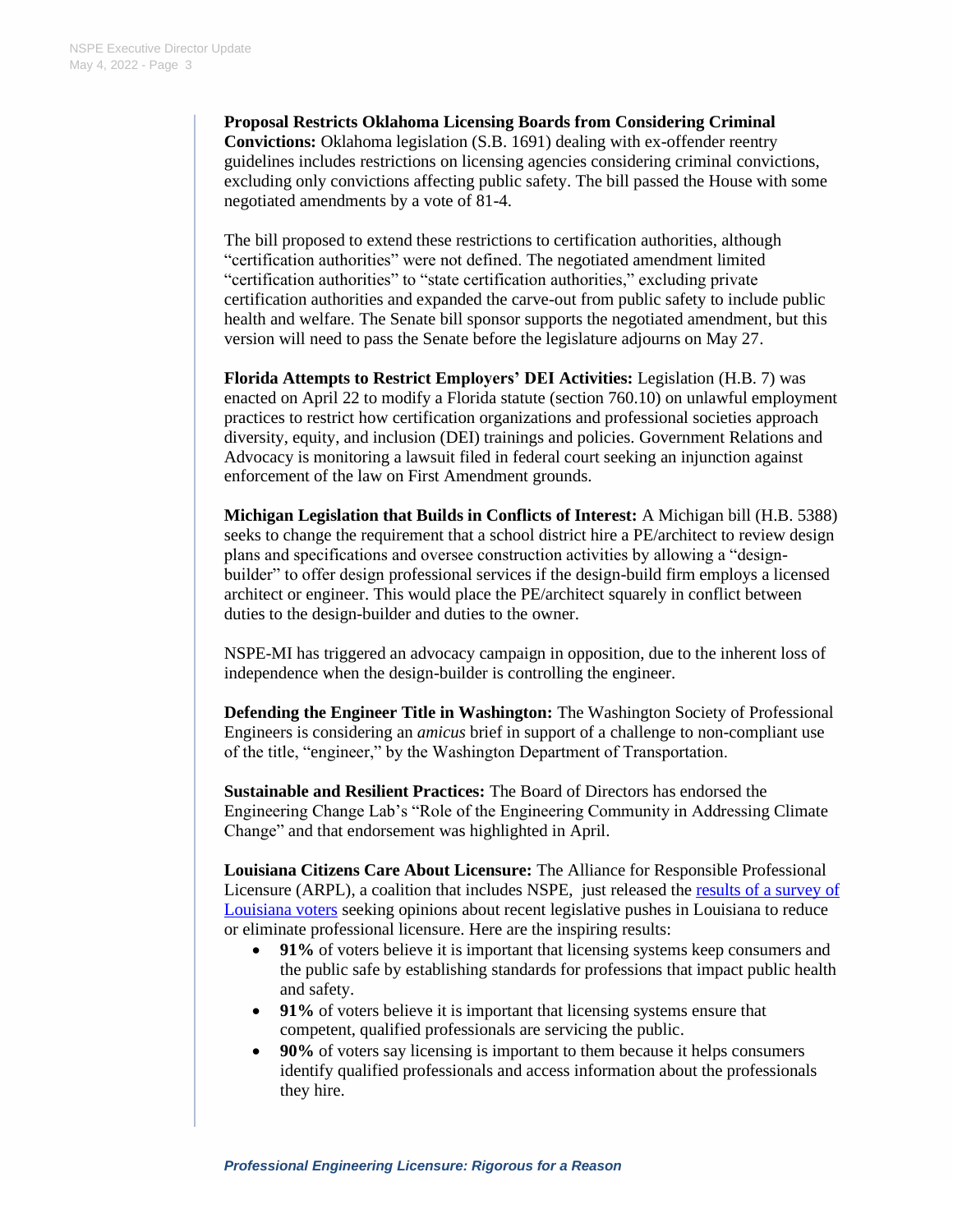• **89%** of voters would be "concerned" if Louisiana eliminated minimum qualifications for engineers, architects, landscape architects, surveyors, and CPAs–including 77% of the public who would be "very concerned" if such legislation passed.

The Louisiana representative to the House of Delegates, Alan Krouse, has attended most of the hearings. Thank you, Alan!

## **Educating for the Future**



**2022 NSPE Professional Engineers Conference Reimagined Debut:** Mark your calendars for early August and prepare to experience an all-new NSPECon. This year's #NSPECon22: Reimagined returns live and in-person to Philadelphia, **August 1-3**, at the Sheraton Philadelphia Downtown. The conference applies lessons learned during the pandemic in a format designed to maximize time together for community building, engagement, and the unique education that engineers seek. NSPECon is also a time for your firm or

organization to show its support for the PE community through sponsorship opportunities. Please watch in early May for the opening of a new conference website where attendees can register, and sponsors can access the prospectus.

For the first time ever, attendees will have the opportunity to celebrate  $PE$  Day (August 3) together and in-person during NSPECon. This premiere live event will allow PEs to join their peers in celebrating the profession while raising awareness about what it means to be a PE and showing appreciation for the work they do every day. [Access NSPE's](https://nspe.threadless.com/)  [shop for PE Day logo wear.](https://nspe.threadless.com/)



**Don't Miss Out on Workability Wednesdays:** Thank you to everyone who attended the first two webinars in the "WORKability Wednesdays" series in April. If you missed the live presentations, recordings are available and free to NSPE members at the [PE Institute.](https://pdh.nspe.org/) Registration is open for the remainder of these live and interactive webinars. Members can earn professional development hours by passing a short quiz after each session. Please invite your

colleagues to join these opportunities to hear from experts in the field!

#### **Upcoming Webinars**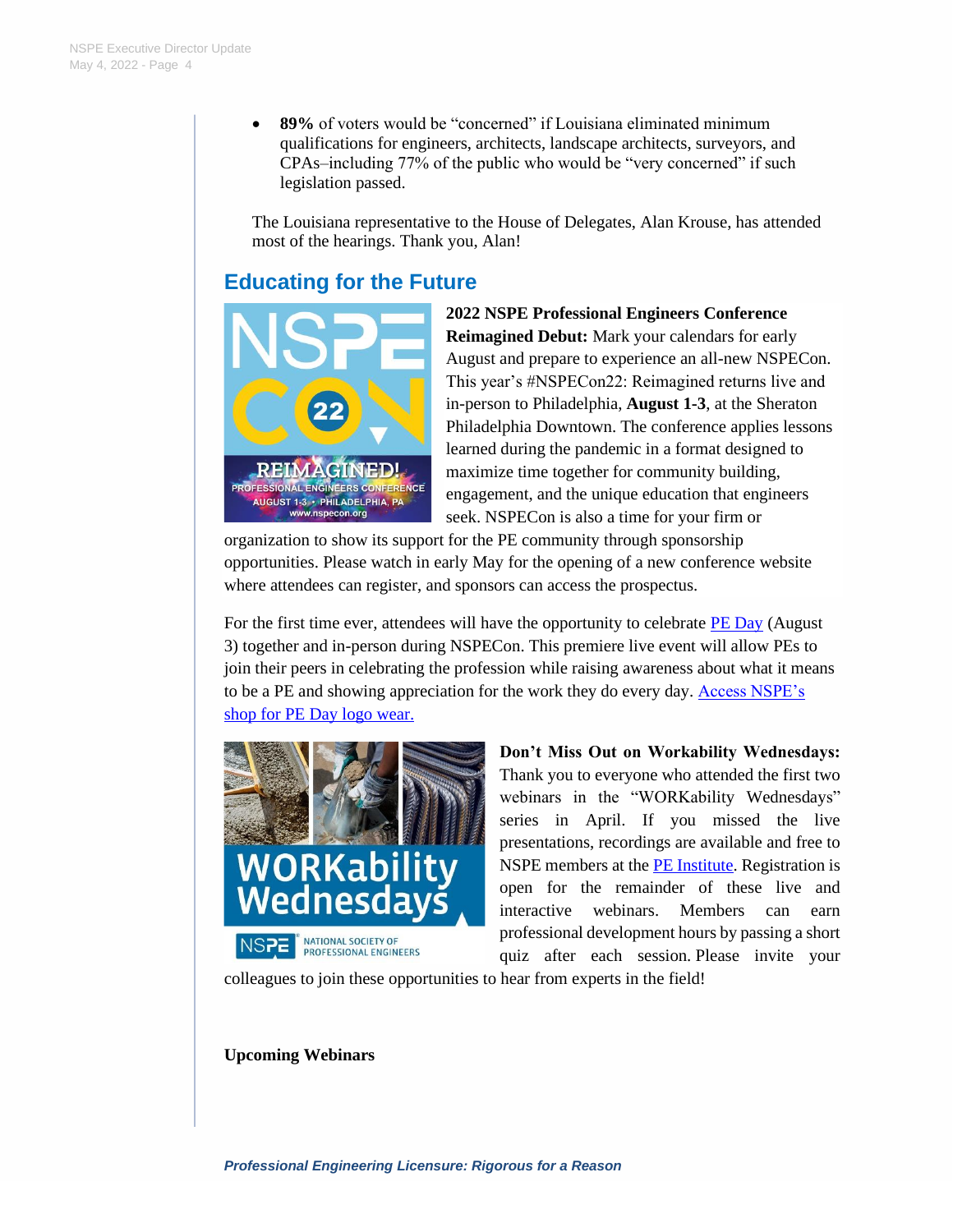### May 4

[Ethical Case Insights Part II: Keeping the Public Safe, Receiving Gifts, and Questioning](https://pdh.nspe.org/products/ethical-case-insights-part-ii-keeping-the-public-safe-receiving-gifts-and-questioning-design-responsibility)  [Design Responsibility](https://pdh.nspe.org/products/ethical-case-insights-part-ii-keeping-the-public-safe-receiving-gifts-and-questioning-design-responsibility)

Presenters: Board of Ethical Review: Rebecca A. Bowman, *Esq., P.E., D.F.E.,* Mark Dubbin, P.E., LEED AP, and Craig N. Musselman, P.E., F.NSPE

#### May 18

Observe National Transportation Week [Amplifying the Current Infrastructure for the Imminent EV Transition](https://pdh.nspe.org/products/amplifying-the-current-infrastructure-for-the-imminent-ev-transition) Presenters: Bregger A. Garrison, P.E., Associate and Project Manager, Freese and Nichols Inc. and Dan Koss, P.E., LC, Freese and Nichols Inc.

June 1

Observe National Oceans Week [Mapping the Seabed Using UAVs and Semi-autonomous Vessels](https://pdh.nspe.org/products/mapping-the-seabed-using-uavs-and-semi-autonomous-vessels) Presenter: Shelley Leighton, P.E., M.Sc.Eng, P. Eng., CLS, Co-founder & CEO, AdvancedAccessEngineering.com

June 15 Observe Juneteenth National Independence Day [Engineering: Addressing Unintended Consequences as a Professional](https://pdh.nspe.org/products/engineering-addressing-unintended-consequences-as-a-professional) Presenter: Richard B. Easley, CAPP, President, E-Squared

### **Promoting Diversity and Tomorrow's Engineer**

**2022 Engineering Outlook Survey Completed:** Thank you for participating in the NSPE *2022 Engineering Outlook Survey*! More than 2,400 members and non-members answered questions focusing on issues affecting the profession and professional engineers in addition to current hot topics such as discipline-specific licensure, ethics, infrastructure, and sustainability. Survey results will be available this summer and featured in *PE* magazine.

**New Diversity Scholarship Open for Applications:** The *[Swadesh and Om P. Popli,](https://www.nspe.org/resources/students/scholarships/swadesh-and-om-p-popli-pe-pls-scholarship)  [P.E., P.L.S. Scholarship](https://www.nspe.org/resources/students/scholarships/swadesh-and-om-p-popli-pe-pls-scholarship)* is now taking applications from young women pursuing engineering degrees in the fall. This multi-year scholarship will provide \$5,000 each year of the recipient's four-year education. Applicants must be a female high school senior from an underrepresented ethnic minority (African American, Hispanic, Native American, or Pacific Islander) pursuing a degree in civil, electrical, or mechanical engineering at an ABET-accredited program. The deadline for applying to the scholarship is **June 15**.

**Coming Soon! William R. Kimel, P.E., Engineering Scholarship:** The *William R. Kimel, P.E., Engineering Scholarship* is awarded annually to an undergraduate student who is a resident of either Kansas or Missouri and enrolled as a junior in an ABETaccredited engineering program in a college or university in either Kansas or Missouri. [Learn more.](https://www.nspe.org/resources/students/scholarships/william-r-kimel-pe-engineering-scholarship-0)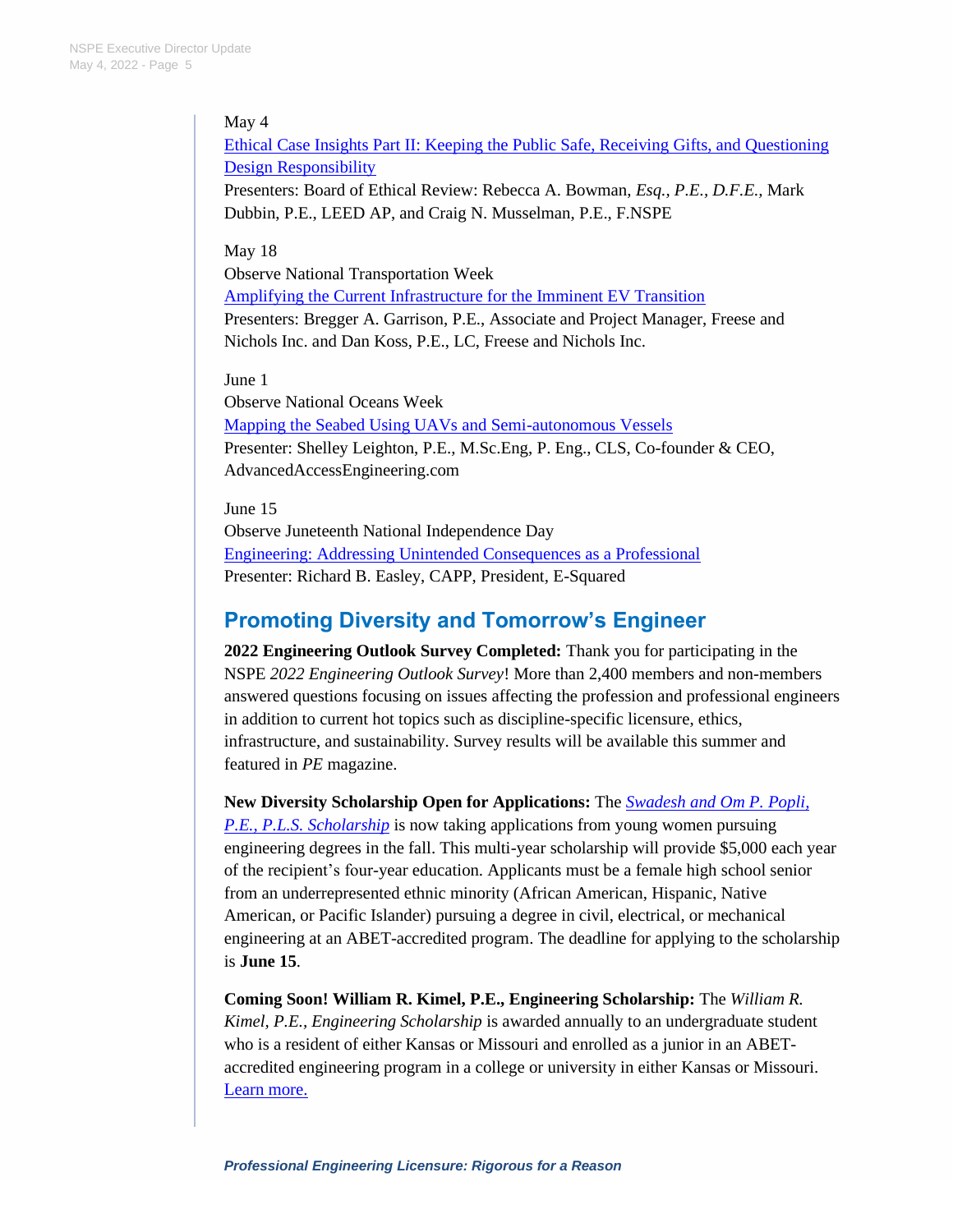## **Engagement and Governance**

#### **State Societies**

**Officer and Delegate Submissions Due:** The deadline for submitting state officer names and delegate lists for the coming year is **Friday, May 6**. State societies are allowed extra time to turn this information in to NSPE if the elections have not been completed in time. [Access the form.](https://forms.office.com/Pages/ResponsePage.aspx?id=r1Nz08jn9UiAh8Fo90xUmBcfEzP2YXJGuEmfvYiEAItUQU8xOFVJM1A4VEYzVks5WU40U1YwSEJLWi4u)

**Leadership Toolbox Updates are in Progress:** Let Dana Aragon, director of state relations, know if there is anything on the **Leadership Toolbox** that does not work or is outdated. She can be contacted at [daragon@nspe.org](mailto:daragon@nspe.org)

**Regional Meetings are in Progress:** Please make plans to attend so that you have the most up to date information about managing your state society. Check the NSPE online community under my communities. Regional activities are posted in your regional community. If you have additional questions, contact Dana Aragon [\(daragon@nspe.org\)](mailto:daragon@nspe.org).

**Get on the Calendar - State Society Meetings and Conferences:** June is the busiest month for state society meetings. We wish you all the best for successful state meetings and conferences. Please remember to [post your meeting on our calendar.](https://www.nspe.org/membership/about-nspe/master-calendar-of-events) Also, please report any database issues with the administrative membership reports in your portal to [statehelp@nspe.org](mailto:statehelp@nspe.org) Admin Portal : [Manage Payment Accounts \(nspe.org\)](https://access.nspe.org/eweb/DynamicPage.aspx?webcode=NSPEStateHome&chp_cst_key=¤tkey=cef254cf-43ec-4472-9279-9924e95afa28)

#### **House of Delegates**

**2022 House of Delegates General Assembly:** The 2022 NSPE House of Delegates General Assembly will be conducted virtually on **June 30** from 2:00 p.m. - 4:00 p.m. EDT. Details on the Assembly meeting and required orientations have been posted in the HoD community.

**NSPE Director, Membership-at-Large Nominations:** The election of the 2022-2024 NSPE Director, Membership-at-Large on the NSPE Board of Directors and House of Delegates will take place at the General Assembly on June 30. NSPE is asking for names of nominees in advance to prepare electronic ballots and allow time for candidates to prepare and present a pre-recorded speech to be played at the meeting. Anyone wishing to serve in this position must be a licensed member of NSPE who is in good standing. Please submit nominations by May 15 to Monika Schulz at [executive@nspe.org.](mailto:executive@nspe.org)

**Virtual Annual Membership Meeting:** NSPE will hold a virtual annual meeting for interested members on **June 30** (4:30 p.m. - 5:30 p.m. EDT). All NSPE members will receive an invitation to the meeting. Look for an announcement during the first week of June.

Leadership Pipeline Initiative Workshop: Delegates are invited to attend an in-person workshop to be held **August 1,** in Philadelphia (2:00 p.m. – 4:00 p.m. EDT), prior to the start of NSPE's Professional Engineers Conference. Details on participation and travel were posted to the HoD community on May 3.